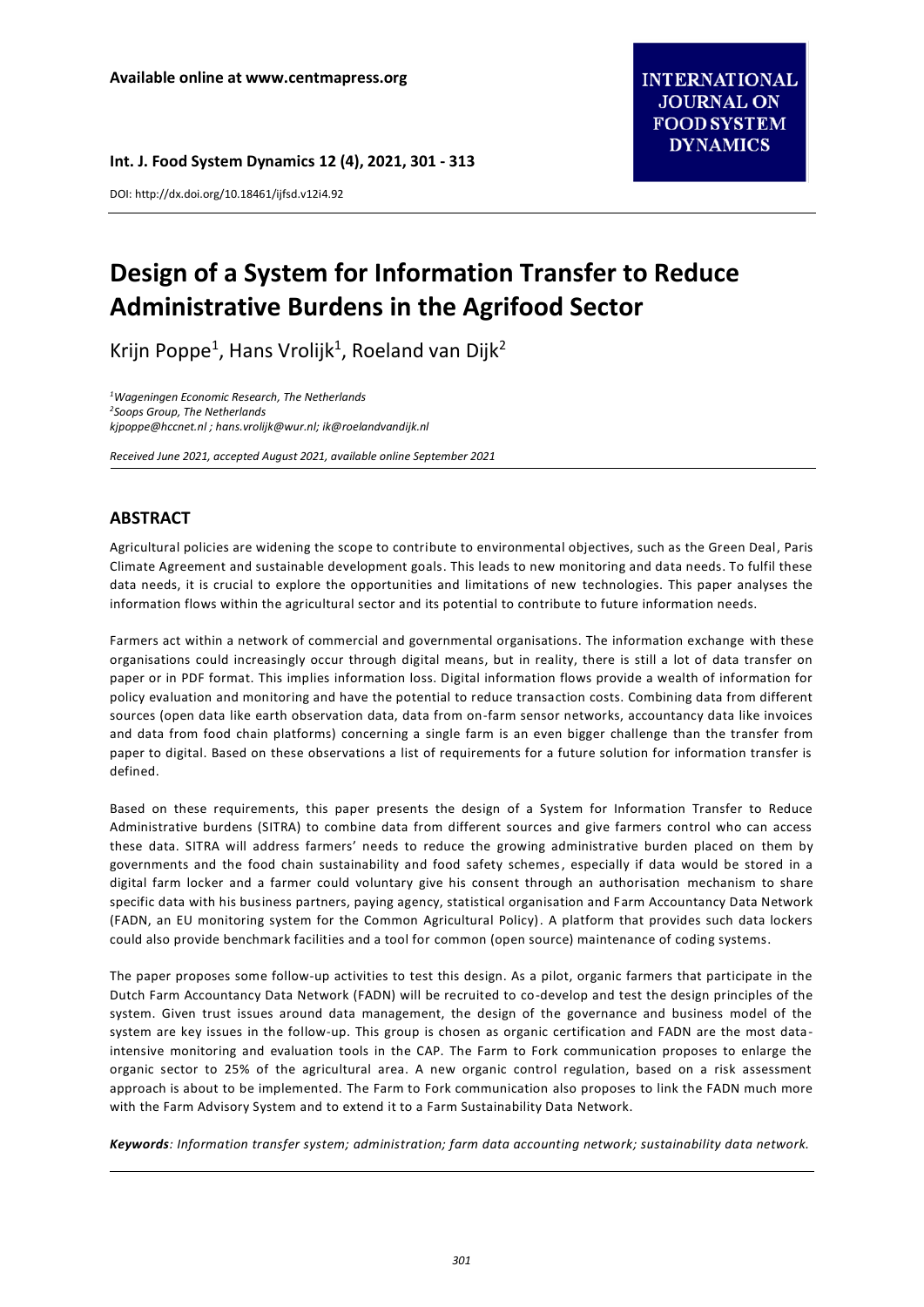## **1 Introduction**

 $\overline{a}$ 

Farmers are persons with green fingers and –as a humourist once quipped– a sense of humus. In the last 150 years biology and chemistry have been added to or have replaced tacit local knowledge and *Fingerspitzengefühl (gut instinct)*. ICT and its datafication is the latest development that will make farming more based on formal logic and algorithms. Computers arrived on the farm in the 1980s with the introduction of the personal computer (PC). The internet in the 1990s enabled data and information transfer and this century started with the appearance of satellites (enabling GPS), RFID chips (for tracking individual animals) and robots, with the milking robot as the best-known example. The Internet of Things (IoT) has reached agriculture, leading to a deluge in data, with applications in farm management systems, blockchains and digital twins, to name a few.

The increase in data availability has an effect on the relations in the supply chain [EPRS, 2016; Poppe et al, 2016; Boehlje, 1999]. Food processors want to be informed on some aspects of farming to reduce risks in food safety (like in GlobalGAP), incentivise farmers, plan their operations or to market more sustainable products [Poppe & Koutstaal, 2020]. Actors in the food chain develop big data strategies [Goedde et al., 2020]. This raises the question if governments, who run agricultural and environmental policies, could benefit from data-intensive policy instruments [Ehlers et al., 2021]. Historically the use of farm data in designing and executing policies has been limited as reliable data were hard to collect and led to an administrative burden. Therefore, more general policies without much localisation are preferred to influence farmers' behaviour and observations from outside the farm like satellite data are preferred in monitoring the compliance of the farmer and to evaluate the effectiveness of the Common Agricultural Policy (CAP).

The CAP is monitored continuously and changes are based on evidence-based decision making, implying the need for evaluations based on harmonised data and indicators. The European Commission has set up the Common Monitoring and Evaluation Framework (the former CMEF, which is now being transferred into PMEF) to assess the performance of the CAP. The PMEF is a set of rules, procedures and indicators to evaluate the CAP (income support, market measures and rural development). To implement the CAP for the next seven years the individual Member States have to come forward with a National Strategic Plan. This must include Eco-schemes in Pillar 1: voluntary schemes for farmers to take up obligations for climate, biodiversity or environmental actions, in exchange for a payment per hectare. This should lead to better targeting of policies. Member states should also explicitly pay attention to aspects of digitalisation and the Agricultural Knowledge and Innovation System (AKIS). A Farm Sustainability Tool for Nutrients (FaST) will be obligatory.

In its Green Deal (EU, 2019a) with its Farm to Fork strategy (EU, 2019b) the European Commission intends to increase the share of organic farming to 25% of the agricultural area. The EU has already introduced a new regulation for the organic sector, starting in 2022. Control authorities are introducing risk -based audits, implying a need for more data like mass-balances of products.

The trend in the CAP towards more targeted measures and the inclusion of a greater range of public issues results in a prominent role for the use and renewal of indicators associated with the monitoring of existing policies and for the preparation of future CAP plans. This will most likely lead to the adaptation of the PMEF and its indicators<sup>1</sup>. In the current situation, data for the calculation of these indicators stem from two main sources:

- Administrative systems such as the application by farmers for CAP payments (IACS, LPIS);
- Data from national statistical agencies, Eurostat (Farm Structure Survey) and DG Agri's Farm Accountancy Data Network (FADN).

In the Netherlands, the focus of this paper, the government emphasises the need to base agriculture on circular principles to become more sustainable. A committee installed by the Ministry of Agriculture to study the business models for farmers in circular agriculture recommended to provide farmers with a dashboard with relevant indicators [May, 2019]. A coalition from food chain actors and NGOs has proposed to provide farmers with Key Performance Indicators that could provide the basis to reward them for eco-system services [Deltaplan Biodiversiteitsherstel, 2018]. The Council for the Environment and Infrastructure advised the government to link the CAP Eco-schemes to such private schemes [Rli, 2019; Poppe and Koutstaal, 2020].

<sup>&</sup>lt;sup>1</sup> For an overview of CMEF indicators see: [https://agridata.ec.europa.eu/extensions/DataPortal/cmef\\_indicators.html](https://agridata.ec.europa.eu/extensions/DataPortal/cmef_indicators.html)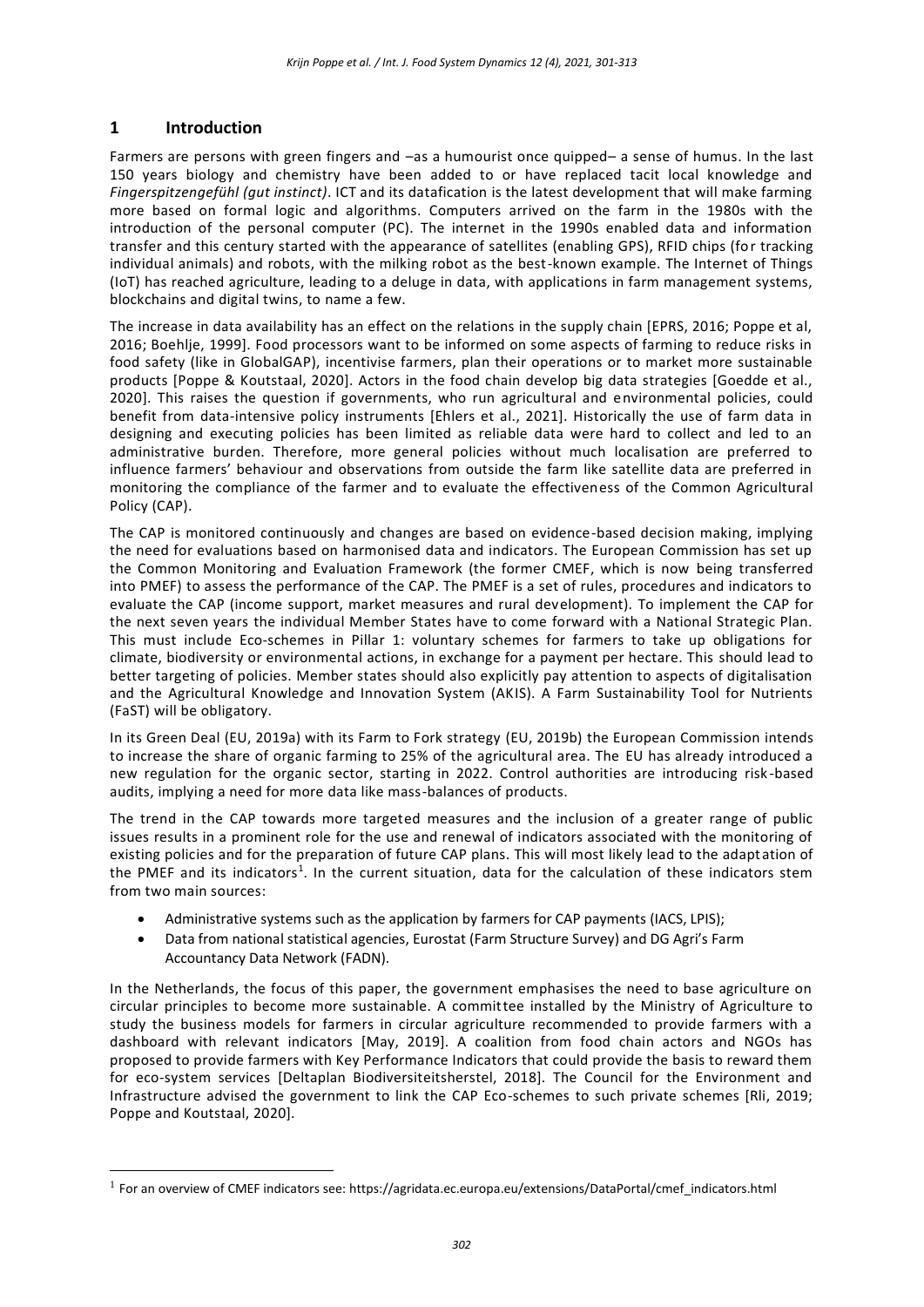Another committee, installed by the government to come forward with solutions for the stalemate in the reduction of ammonia emissions, has proposed to measure farm emissions with material balances and a sensor network [Remkes, 2020].

All these proposals have in common that they announce policies that ask for new types of data for their monitoring and evaluation; types of data that are difficult to observe from outside the farm, like the use of antibiotics or pesticides. Indicators on soil management in relation to climate change are another example.

Given the new policy needs, new indicators have been identified, developed and tested, among others in the FLINT project [Poppe and Vrolijk, 2018]. More data will be required to adequately measure sustainability. Ideally, the future monitoring system should result in a smart combination of innovations in current statistics, combined with data from satellites and sensors, and a better overall harnessing of data flows within the agricultural sector (e.g., farm management, invoicing, tracking and tracing, certification and labelling).

This leads to the main research question of this paper: What are the changes in the information availability and data exchange in the agricultural sector and how can these data be organised to also support the use of these data for the monitoring and evaluation of new policies?

Section 2 reviews the current information flows at farm level and in the farming sector with a focus on the Netherlands. It identifies the incentives and limitations of digitalisation and the main contributors to the administrative burden. This section is based on a literature review and a number of interviews with key stakeholders<sup>i</sup> in the last three years.

Based on this assessment of the current situation we formulate a number of design principles for a prototype for data management to facilitate the use of data for monitoring and evaluation. Based on these design principles we give an outline for a functional design and proto-type called SITRA (to be detailed in Section 5) and design the governance and business model of SITRA (detailed in Section 6). Given the importance of trust in sharing data with supply chain partners and/or the government, t he design of the governance is at least as important as the technical design. The paper ends with a section that discusses our approach and outlines the next steps in which we intend to test the design in a co creation project with a group of organic farmers.

## **2 Review of information sources and flows at the farm and farming sector**

Farmers act within a network of commercial and governmental organisations. Exchange activities in this network like trade or subsidy payments are documented by order forms, invoices, dispatch notes and bank statements and are an input for the business administration of the organisations involved and are used for (financial) accounting. This data exchange between farmers and these organisations increasingly occurs through digital means. These digital information flows provide a wealth of information for policy evaluation and monitoring and have the potential to reduce transaction costs (e-declarations etc.). However, the current farm information system is far from perfect to fulfil that potential. Situations differ considerably between member states, between farming sectors and within regions between farmers. For the Netherlands (and several other countries) a fair description would be as follows.

Historically farm management information systems have two origins: farm accounting and farm field books. A century ago, in the Netherlands farm accounting was made obligatory for income tax reasons [Poppe, 1997]. That led to the establishments of cooperative farm accounting offices that als o provided benchmarking. These data were used in the 1950s and 1960s in farm study groups to get a grip on the mechanisation of farming. In the 1960s the EU provided interest subsidies to farmers on the condition that they kept analytical accounts. Since the 1980s accounting has included volume data and that created the opportunity to calculate material balances and environmental indicators like the use of pesticides, antibiotics and nitrogen-surpluses [Poppe, 1992]. From 1998 to 2006 the Netherlands operated its MINAS system, a policy instrument to manage nitrate and phosphate emissions that made mineral accounts with nutrient balances obligatory [Breembroek et al., 1996]. By linking these to the fiscal accounts the auditability of the accounts improved as it made it less likely to 'forget' an invoice on e.g. feed (that is a deductible cost in income calculations but increases the nutrient input). The signature of an accountant under the calculations helped too. The system was abolished when the EU Court of Justice found the system non-compliant with the Nitrate Directive which applies stricter norms for the application of fertilisers than norms for the net-loss of fertilisers as applied in the Netherlands.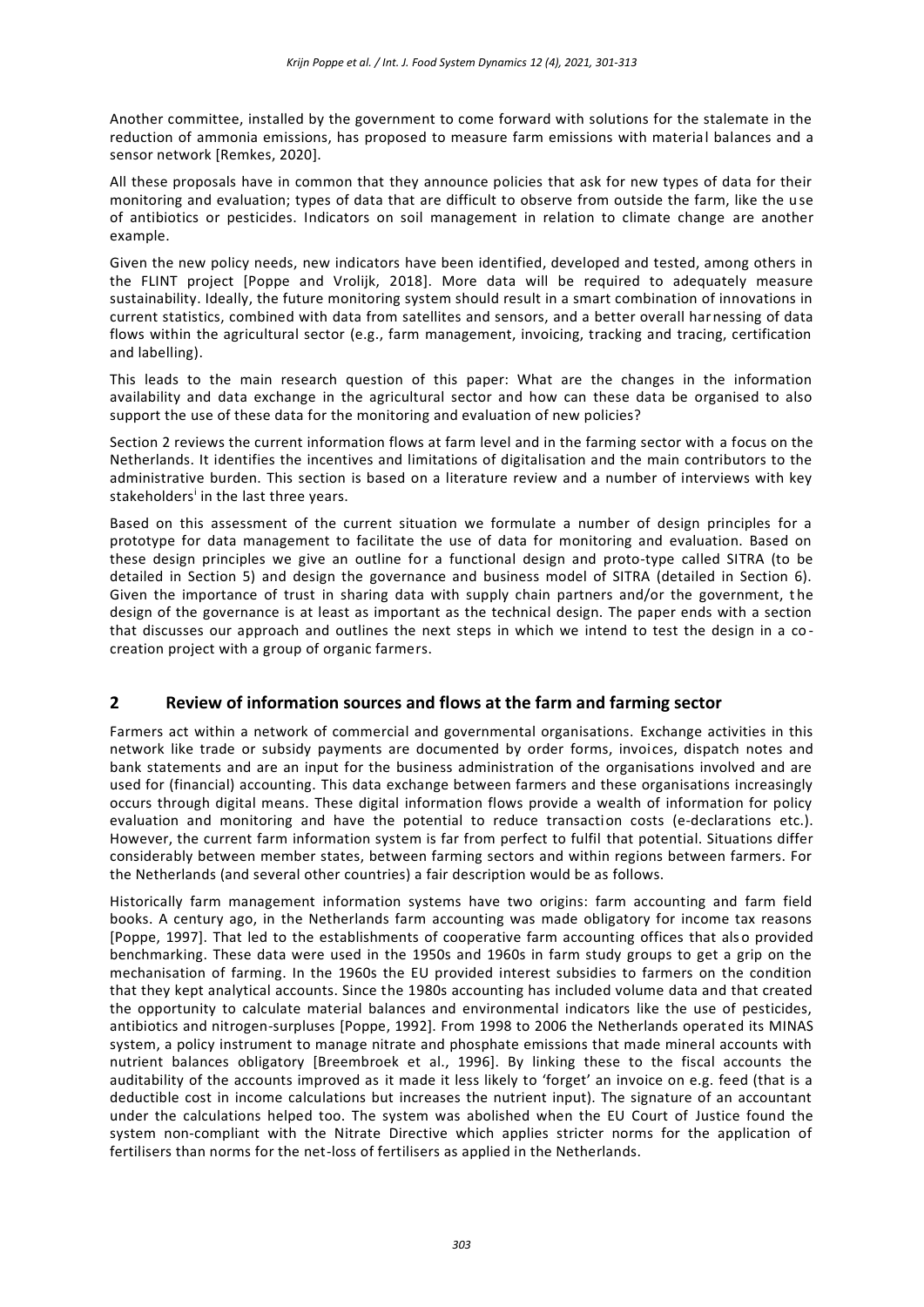As accounts are available rather late, based on invoices and often produced by specialised accounting offices, farmers used field books to make notes on treatments of animals (individual or at group level), crops and fields. These were digitalised as farm management information systems. Adoption was slow, as such records demand a lot of manual input. But they were more useful for operational management than the farm accounts. They have become more popular in the last decades, as several information systems in the supply chain for tracing and tracking, food safety (GlobalGap etc.) and sustainability schemes (Animal welfare, organic, On the way to PlanetProof, etc.) are partly based on these records. Advanced management systems are also well integrated with obliged animal registrations and applications of CAP subsidies with their requirements for field maps (LPIS/IACS).

Integration of accounting and farm management systems has until now been problematic. There are differences in timing (use of pesticides is sometimes recorded before the invoice of the supplier arrives) and in supporting institutions (accounting offices versus software suppliers) offering these services. Accounting also has to handle payments like total-sales bonuses or profit-sharing transfers by cooperatives that farm management information systems neglect for simplicity.

Not only policies but also farm accounting and farm management systems are adapted to new circumstances. Our interviews suggest four areas where problems occur or changes are happening: digitalisation of data flows, access of open (government) data, Internet of Things based on sensor data and platforms.

#### **Digitalisation of data flows**

The current data flows in Dutch agriculture are complicated (figure 1). Farmers hardly sent invoices or dispatch notes. Accounting has been made easy in the past by the food processors by creating the invoices. For a dairy factory that also measures the quantity and quality of the milk, it is easier to send 5,000 invoices to the supplying farmers than to handle 5,000 incoming invoices. Many invoices are still delivered by post on paper, but digitalisation is slowly on its way. In the 1990s the accounting offices installed a system for Electronic Data Interchange (EDI) with a central hub (EDI-Circle, now part of the cooperative datahub JoinData) and in the livestock sector some of the invoices relevant for the MINAS system were digitalised. Accounting offices received payment data from the banks on magnetic tape already in the 1980s (far before the current PSD2 obligation for banks to make payment data digitally available). Linking these two flows made an early form of automatic coding possible – an early version of a practice now labelled as 'robotic accounting'. However, this best practice was not copied by other actors that send invoices. In recent years PDFs have been introduced in addition to or replacing paper invoices (e.g. by companies like UnifiedPost that handles the invoicing for large clients that have to print thousands of invoices). That is not always an improvement. Some are machine readable (e.g. with OCR technology), others are not. And some of them are not sent to or stored by the farmer but must be accessed on websites of the companies that create them. This can turn accounting into a search activity for the relevant documents on a wide range of password-protected company web-sites.

Data from invoices and other documents have to be entered in software and coded (into types of costs and sales) and some of the data has to be allocated to crops, fields or animals. As long as data are not fully digitalised that is a labour-intensive task and prone to errors. Some farmers do it themselves (using software linked to that of their accountant like Visma or Exact Online), most pay their accountant. Some digitalise their paper invoices with a smartphone and send them in a PDF or JPEG format to their accountant, but the resulting quality is often too low for using OCR techniques. The app AgriNota (developed by the agricultural accounting office Alfa Accountants) supports creating such PDFs and supports farmers in managing them. There is specialised software for scanning with OCR (nearly 20 different brands, including Basecone, Blue10), that are linked to accounting software. Some applications provide the possibility to download PDFs from portals or websites of the trading partner. Often only the header and the total amount are scanned, not the individual lines of an invoice. That is fine for fiscal accounting but does not create management or sustainability information. One of the most advanced applications is Scansys, which recognises the number of the Chamber of Commerce on the invoice and scans individual lines if a template for that firm has been created in advance. If the sender changes the format of the invoice, the template has to be updated.

Although scanned invoices help in documenting, even when OCR is problematic, the scanning itself is labour intensive. Formats differ. Staples and paperclips have to be removed. If OCR is used it has to be checked (one management software supplier even uses a service in Asia that visually compares the PDF with the OCR interpretation and, if needed, manually enters the data). Practices between farm accountants differ. One large agricultural accountancy company requests all invoices on paper, otherwise it charges up to one day for gathering and printing out the PDFs itself. Others want PDFs and charge for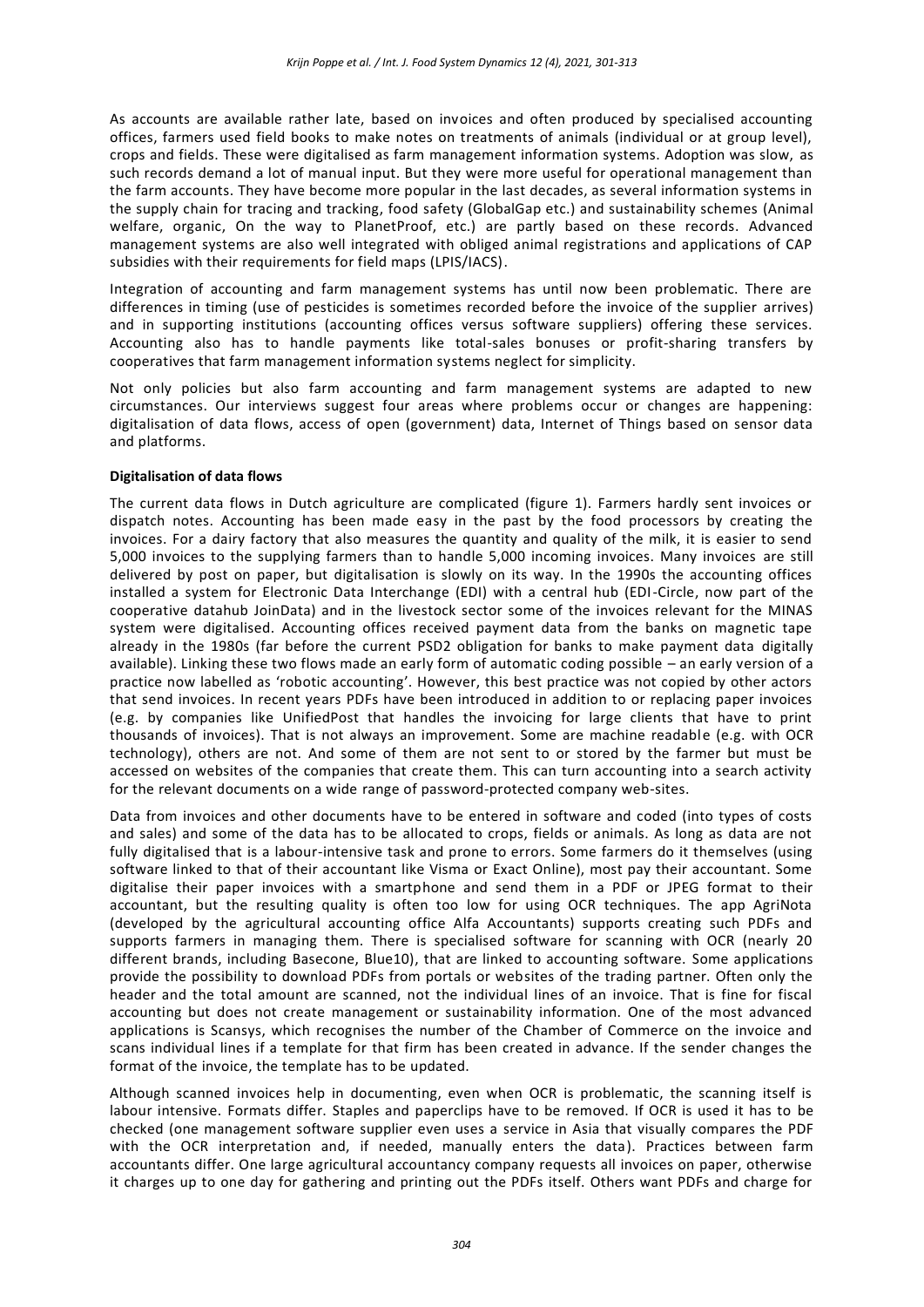sending in paper. The situation is also confusing for organisations that certify farmers, like the organic certification body SKAL. In times of COVID-19 digital compliance audits are attractive for certifying bodies, but they have to deal with many different practices by farmers and a variety of software. Data collection for the Farm Accountancy Data Network faces the same problems. It also leads to an undesirable exchange of passwords for websites between farmers and accountants, advisors or inspectors to retrieve PDFs.



**Figure 1.** Data flows to and from farms (and their accountant)

#### **Open data and access to government data**

A second area of change concerns the access to open data and the integration with government data, like the Integrated Administration and Control System (IACS) and the animal identification and registration system (I&R). Here the developments seem to be more positive. The CAP has made field identification on digital maps obligatory. Given the importance of the subsidy flow and the risk of mistakes, a lot of Dutch farmers ask their accountant to do the application of CAP subsidies. Others do this themselves on the website of the paying agency RVO with or without the use of a farm management system (like Crop-R or AgroVision). These systems are well integrated with the IACS system and can digitally upload and download maps. There is a similar integration with the animal identification and registration system. Such options have made the use of management software more attractive. Some of the data is published by RVO as open data, others have added satellite data and growth indices (see for instance the app BoerEnBunder). However, there are still public data sets that are not digitally available for software developers (e.g. the list of allowed pesticides).

Management information systems are also the basis for chain information systems that support tracing and tracking, food safety management (GlobalGap etc.) and sustainability schemes (Animal welfare, organic, On the way to PlanetProof, etc.). The data demand from the chain partners of the farm partly overlaps with data requested by the government. For certification, and especially if the data are used to check compliance and reward or punish farms, data should be auditable. The management information systems are however not linked to the financial accounts, like MINAS in the past [Breembroek et al., 1996]. Data requests from certification bodies are on paper or in PDF, which hampers risk-based compliance auditing. Farmers with more than one product deliver to several food processors and even for one product several export markets could be served that ask for different data and audits. This contributes to administrative burdens of farmers.

#### **Internet of things based on sensor data**

A new development is the Internet of Things, based on sensor technology. Machines, from tractors to milking robots and drones, harvest data with the use of sensors (figure 2; based on Rli, 2021). Some of that data are used directly in technical operations, like climate control in storage, or variable rate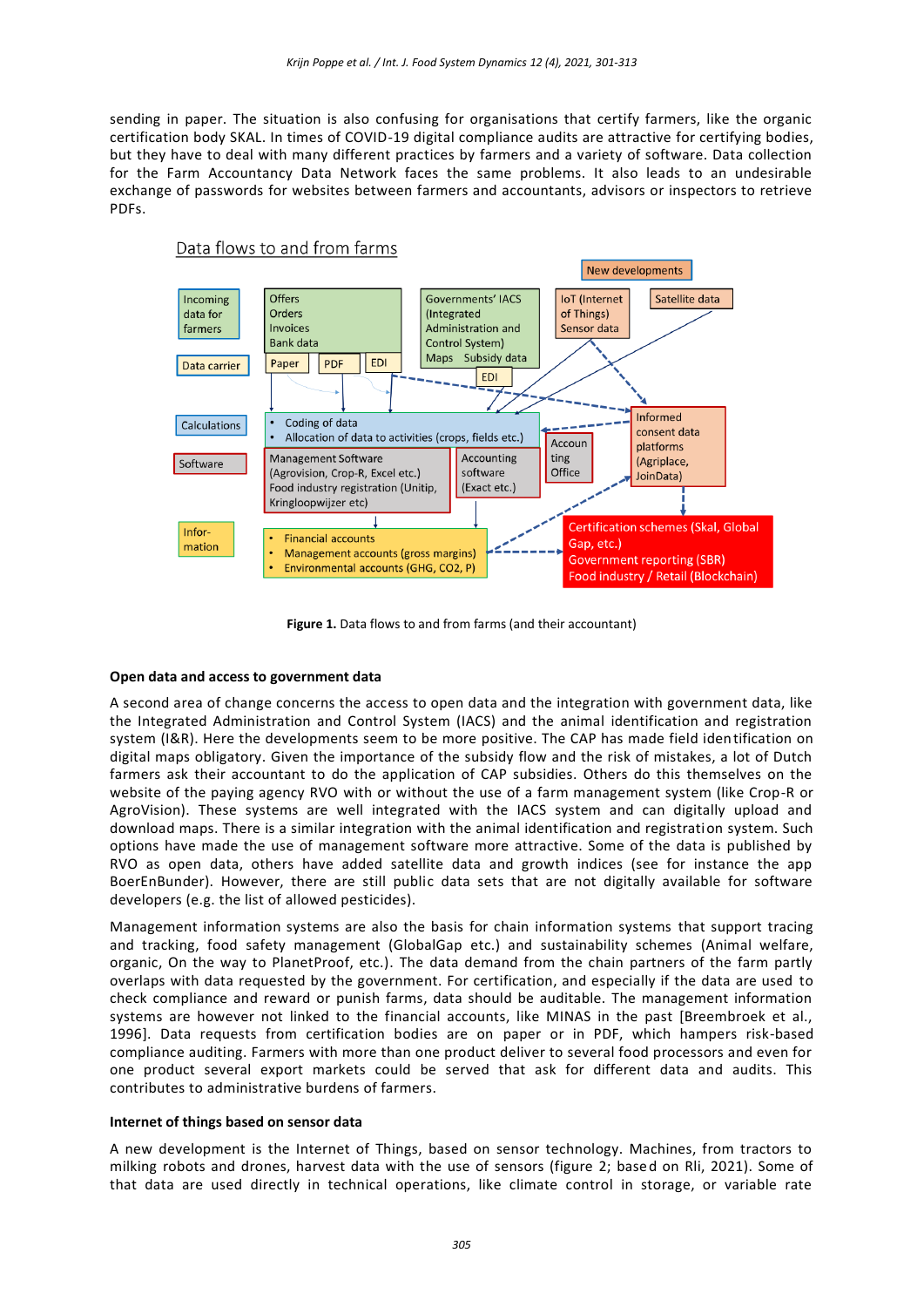application of inputs. But some of the data also have a value in management information systems as they replace the manual input in the field book (e.g. pesticide application on a certain date in a certain field and crop). Farm Management information systems can also create task instructions for smart machines. Such information is also of interest for others in the food chain (and for the government). Kempenaar [2020] reports on these developments and technical bottlenecks.

This development leads to information services from technology suppliers, advisory services and food processors and is labelled as 'smart farming'. For example, the Dutch sugar cooperative Cosun Beet Company has put up a sensor network of 450 sensors in the Netherlands that in combination with satellite data and data from the farm (farmers have the obligation to provide data directly from their management information system or enter the data on the website of the company) provide an early warning system and spraying advice against insects. This leads to data platforms in which data are stored and exchanged.



**Figure 2.** Simple 4-layer model of the platform economy

#### **Platforms**

Digital platforms combine data to create services that users find useful, with a business model that maintains and innovates the platform. Data on and from the users are actively collected and analysed to improve the service. Especially that last characteristic distinguishes a platform from a simpler website where data are offered or exchanged and leads to important network economies: the more users there are, the better the services (e.g. via big data analysis and artificial intelligence) and the more attractive it becomes to use the platform [Mansell and Steinmueller, 2020]. More users also lead to lower costs per user as software provides large economies of scale.

As platforms generate information based on data from groups of farms, they can reinforce the practice of benchmarking. There is a long tradition in Dutch agriculture of study groups of farmers to jointly identify weak and strong points in their farms and farm strategies and learn from each other. Although farmers compete on the land market, they seldom do in the commodity market. Such study groups are a predecessor of the operational groups in the current CAP that work on a common innovation challenge. The EIP-Agri Focus Group Benchmarking [EIP-Agri, 2017] argued that learning processes between farms could be improved by sharing data and identified 4 areas for improvement: Automatic data sharing based on data-authorisations, Benchmarking on sustainability and strategic changes, Business models and governance in benchmark systems and Benchmarking for small farms.

In the Netherlands a number of bottlenecks have been identified in the platform economy for arable farmers [Kempenaar et al., 2020]. For farmers it is still impossible to bring all their data together in an easy to use, own dashboard. For arable farmers alone, there are up to 25 data platforms to be confronted with or to choose from. These include JoinData, a cooperative initiative of food chain companies to exchange data with the permission of farmers (including the older EDI-Circle application), and AgriPlace, a start-up where farmers can upload PDFs of their invoices for inspections and certifications and manage the transfer of these documents from one scheme to another.

A lot of these platforms have been developed for a certain type of application or a certain product chain, like sugar beet. Often, they are developed for the food processor or input supplier and their farm advisors and less for farmers. As a result, farmers lack an integral dashboard. Data interoperability is restricted, although standards have been developed. This balkanisation does not only make the systems but also the total quite complex, without giving the farmer much overview.

In addition, farmers are hesitant to share data. A farmer becomes quickly dependent on a certain platform (vendor lock-in) as data cannot be easily transferred at a later stage to a better service provider. Data exchange can be experienced as giving away sensitive data that can be used in contract negotiations against the interest of the farmer. This also applies to sustainability data, where farmers have the feeling that if something becomes measurable, not only the supply chain partners but also the government could start to intervene in their management or punish undesirable behaviour. Sometimes privacy issues are mentioned, although formally the GDPR only relates to natural persons. In the background the insight is relevant that digitisation makes it possible to control parts of the production process and move the decision making from the farm to the algorithms of mightier players. If in such situations the software also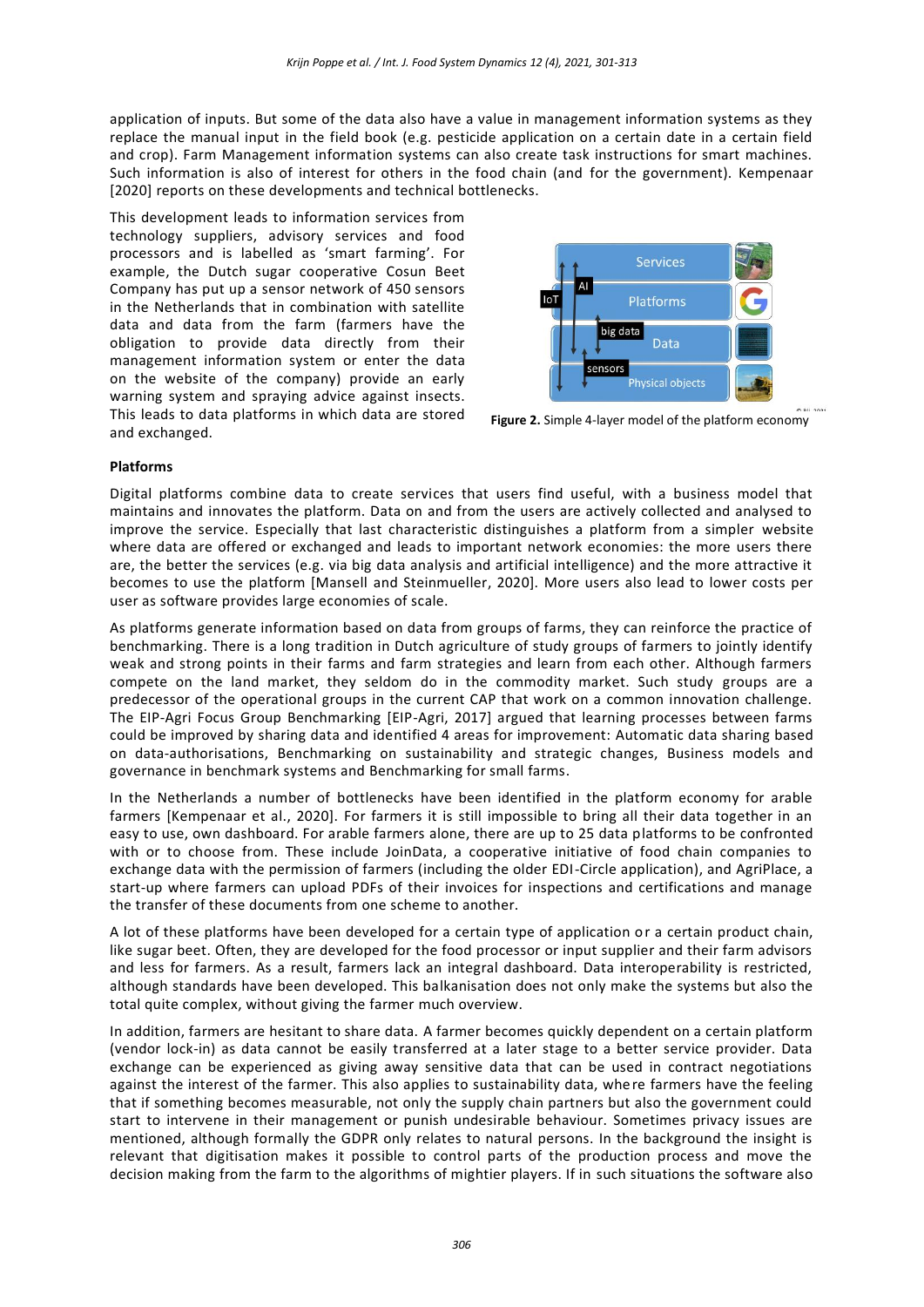demands quite some manual input, and farmers do not know where their data ends up (also due to the large number of systems) it is not strange that the platform economy has not yet really kicked off in agriculture.

All in all, it seems that the digitalisation in agriculture during the last decades has not reduced but contributed to administrative burdens of farmers as more data entry is asked by the food chain partners and by the government to fulfil their information needs. It has delivered better operational technical advice and indirectly it has contributed to better prices for products in some sustainability schemes, but has also led to understandable complaints about red tape.

# **3 Requirements and design of future solution**

Given the developments described in the previous section, in this section we will investigate if monitoring and evaluation for the Common Agricultural Policy (CAP) can be improved with new information and communication technologies without increasing the administrative burden for the farmer.

There are a wide range of data flows to and from farms. These flows serve different purposes and part of the data included in these flows are of relevance for policy evaluation and monitoring. A future monitoring system should make optimal use of these different sources of data and modern ICT-based data capturing systems. Based on our analysis in the previous section, we identified the following requirements:

- Blending of farm management information and accounting systems and satellite and sensor data where this leads to better indicators or less manual data input;
- Chain information systems are becoming increasingly important (i.e. tracing and tracking, labelling and certification), double data entry by farmers should be avoided;
- Permission to utilise/access to data pertaining to individual farms must be provided by farmers, as sensor data and accounting data are not accessible from outside by food chain partners and the government;
- The problem of obtaining permission to share data need to be resolved by giving farmers (and other stakeholders) control of their data and involve them in the governance of the platform;
- Significant improvements need to be made in the technical and semantic interoperability of systems.
- Harmonised indicators are needed and the central management of coding systems is attractive;
- Not everything can be monitored in a technical way (e.g. innovation, farm succession, social sustainability and well-being – this needs a more holistic evaluation);
- For some data needs in monitoring, it is possible to move from the current use of random sampling in statistics, towards data gathering from all farms (big data approach);
- Area-based and farm-based sampling both have a role and ways to connect them should be explored;

Given the bottlenecks described in Section 2 and the described requirements, an improved organisation of the data management around the farm has been designed (Figure 3). From the point of view of monitoring by the government, satellites and open (sensor) data remain important and such data could be offered to farmers as a main component of their farm dashboard. Data from the farm accounting and private sensor data networks could then be added. If these data arrive via platforms in digital, computer readable form, replacing paper and PDFs, robotic accounting could be used to code the data. Allocation to crops, fields or animals could be done based on sensor data. With minimal manual input, this could lead to an automatically generated dashboard for the farmer. The dashboard includes environmental reporting, financial reporting and management reporting. The data of the dashboard could then be forwarded to the accountant for tax (and other) advisory services and to management information systems for operational technical advice and to create task instructions for smart machines and orders for suppliers.

# **4 Functional design and proto-type**

Up till now we have identified six main functions of a proto-type dashboard for data management on the farm (Figure 4). The first is to receive invoices (and other documents like dispatch notes) in digital form (in Universal Business Language format, UBL). In case this is not yet possible with trade partners a link with an OCR solution (like Scansys, see Section 3) could be considered. A second function is data storage in a digital farm locker. A farmer gives others access to parts of the locker by voluntarily giving his consent.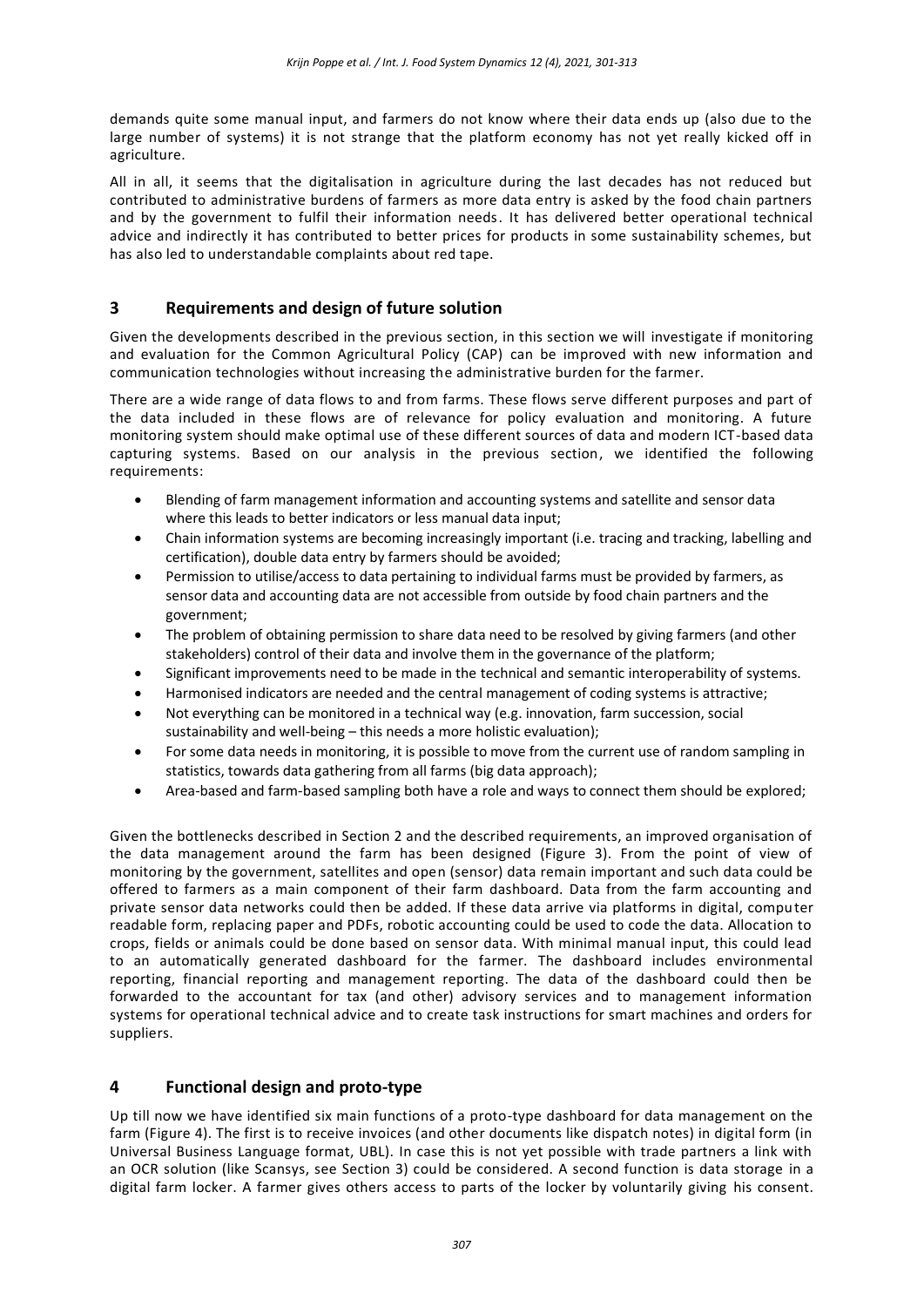That consent is an authorisation to share specific data with his business partners, farm advisors, paying agency, statistical organisation and FADN.



**Figure 3.** Future design for data flows to and from farms

Satellite, sensor and open data will be added to the dashboard. Some of that data (like open data on fields or data from sensors that measure the use of inputs) will be useful for the financial and management



**Figure 4***.* Functions of the proto-type

accounting, and improves the auditing like in the MINAS system [Breembroek et al. 1996].

The output of the proto-type will be in the form of reports (financial, management and environmental accounts, including mass balances) in XML format. Besides data on the individual farm, benchmark reports could be provided based on the consent of other farmers to include their data in these reports.

To create the reports, algorithms are needed that code the incoming data. With an eye on robotic accounting, we foresee some innovations. It looks attractive to have a common management of the tables that link products from suppliers (e.g. Wellington boots, size 45, colour green), that often have a GS1 product code of the supplier used on the invoice, with a standard ledger code. In the current situation each accounting office, management software supplier and many farmers have to create those linkages. These tables can be maintained in a common approach (like a wiki) or software could suggest a code based on concordances created in other administrations on the platform.

A standard ledger coding is essential for robotic accounting. Countries like France traditionally have a coding scheme prescribed by law that supports the work of the tax inspector. North European countries do not have that tradition and give the entrepreneur freedom in arranging his books (as long as it is in line with good business practices). This favours innovation. With robotic ac counting, having a national standard becomes more attractive. Scandinavian countries have now adopted standards. In the Netherlands a standard was promoted in the 1980s (GRAS - Geüniformeerd Rekeningstelsel voor de Agrarische Sector) that is partly still in use. For Standard Business Reporting (SBR) that is used by the government for data delivery (Tax office, Statistics Netherlands), a reference ledger scheme (RGS) based on XBRL has been developed.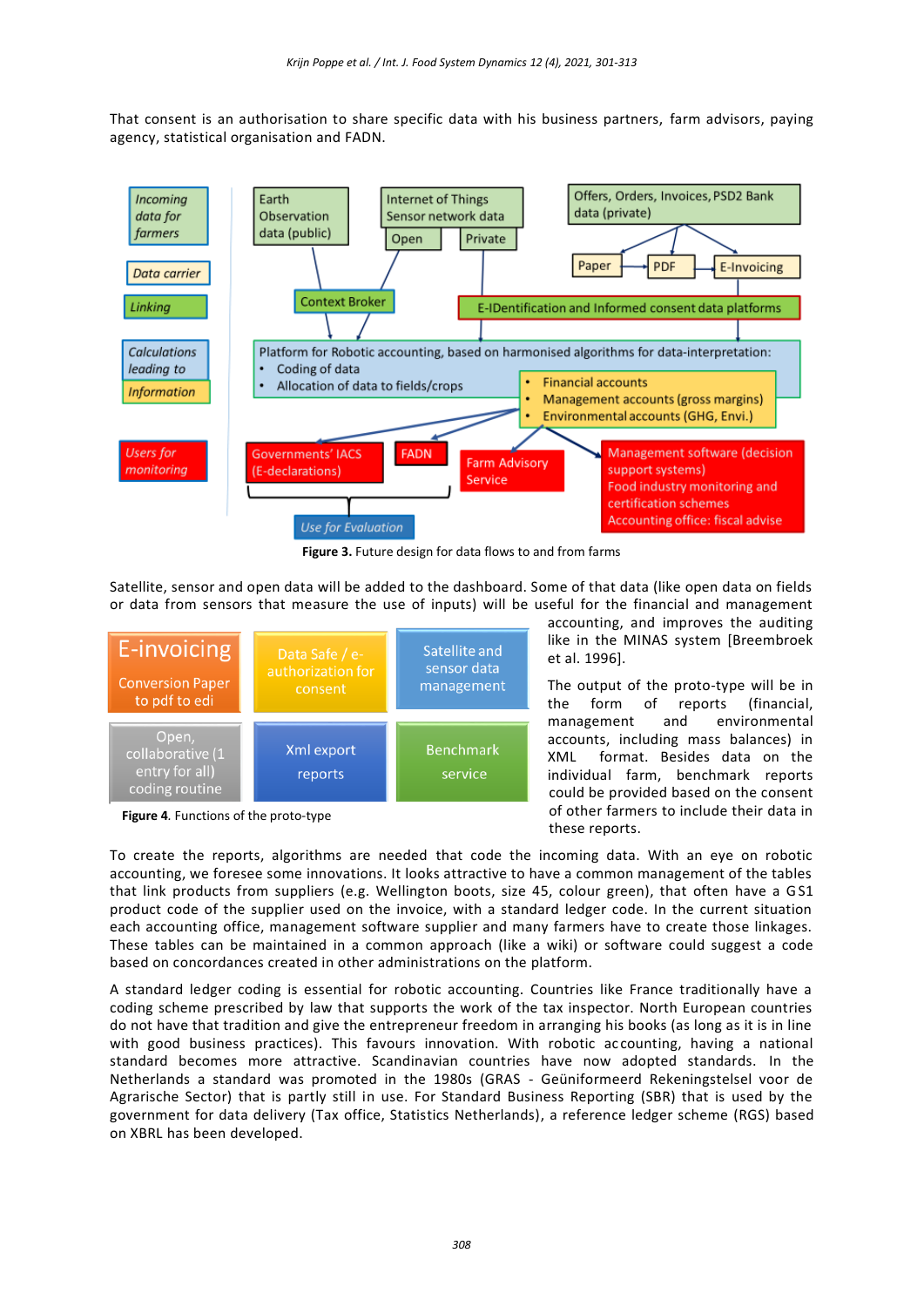## **5 Governance and business model aspects**

The governance and business model aspects of the platform proto-type, as a solution to share farm data with government agencies or research for monitoring and evaluation, are crucial given the reserves of farmers to share data. These aspects are also important for the sustainability of the solution.

The trust issue as such is not new, and in the past solutions have been found (see Section 3 for the extension of financial accounting from a tax obligation to a benchmark tool). A first issue is to build trust with partners in the food chain to move from paper to a digital format. The root of the problem is that these partners have to make some costs, while the benefits are for the accountants and certification bodies of the farmer, that hopefully translate those benefits in a reduction of their price (although these markets for accounting and advice are not very competitive). Partners in the food chain use their scarce IT capacity first of all to improve their own processes, and are not necessarily interested in improving those of the clients or (in case of cooperatives) members. The Dutch government is hesitant to intervene to support the farmers, although invoices to the government have already to be delivered in XML (or  $SBR/XML)^2$ .

A second issue is the governance of the platform itself. With the farmers we will investigate a number of options. For the moment we think that farmers should have full control over their own data, meaning that their data cannot be accessed by others without their consent (this is often referred to as full data ownership, although ownership of data is not a legal concept – but data access, IPR rights or GDPR rights are relevant). It could be attractive and trust-building to run the platform with the dashboard as a data cooperative or data trust with the farmers in full control. An IT supplier would then act as a service provider. The design rules of Ostrom could be useful to investigate options [Ostrom, 1990; Poppe et al., 2018].

An independent platform with a dashboard for farmers that helps them to manage their data and link to existing and future agricultural technology platforms that are set up for different food chains or technology suppliers (like Original Equipment Manufacturers), could also be a useful countervailing power for farmers. A data sharing platform for sustainability management, run as a utility or data cooperative by farmers is different from the current agricultural technology platforms (table 1) and could empower farmers in their relations in the food chain.

Data access has also to be discussed from the angle of the government for monitoring and evaluation, for instance for the use by a paying agency, organic control body or the FADN. There are three options for the government: "ask" farmers to hand in all basic data that were entered into the dashboard, or have access to the dashboard and its output files and audit files, or a construction in which the use of the dashboard is obligatory. In the last two options it could be a condition that the algorithms used in the platform have been checked by an Electronic Data Processing (EDP) accountant and certified as consistent with the rules of the government agency.

# **6 Discussion and future steps**

 $\overline{a}$ 

Current proposals for the new CAP and ambitions in the Farm to Fork strategy have consequences for monitoring and evaluation of the policies, at sector level with tools like FADN, as well as for compliance auditing at individual farm level. The EU proposes to develop the FADN into a Farm Sustainability Data Network. In the Netherlands the need for new indicators has been acknowledged and the government has been advised to create a dashboard for circular agriculture, with KPIs as well as a sensor network.

An analysis of data management in Dutch agriculture shows that the platform economy is being creat ed, but farmers lack a good dashboard for data management. Input suppliers and food processors take initiatives but an integration of management information and accounting, as larger companies do in ERP systems, is lacking and ERP systems are not scaling down to farm level. This could provide an opportunity to install a dashboard that helps farmers in their struggle with administrative burdens, and helps the government to mimic big data strategies of supply chain actors by supporting farmers and research to set up such a platform.

<sup>2</sup> In line with European Directive 2014/55/EU. It states that all organisations that have to tender their orders have to be able to accept digital invoices. (European Norm EN 16931-1. that includes a semantic data model of a basic invoice. Its lay-out has to follow one of two syntaxes: UBL 2.1 or UN/CEFACT XML CII D16B (both are XML implementations) to be able to receive and process the digital invoice. A program office PIANOo supports companies in e-invoicing to the government.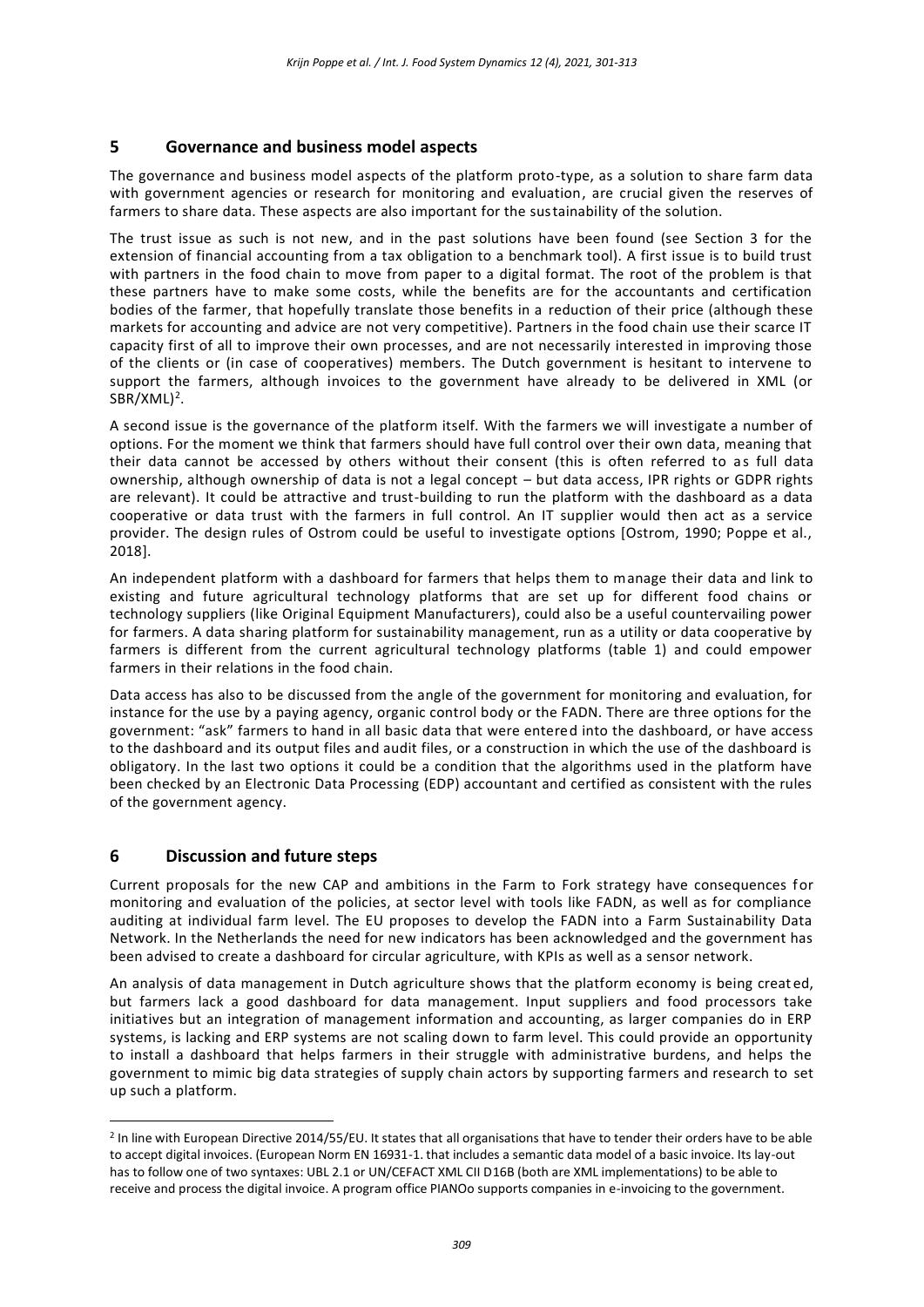| <b>Agricultural Technology Platform</b>                                          | Data Sharing Platform for Sustainability Management                                                                                                |
|----------------------------------------------------------------------------------|----------------------------------------------------------------------------------------------------------------------------------------------------|
| <b>Operated</b> by one provider (John Deere, Claes,                              | <b>Operated</b> by a farmers data cooperative for farm                                                                                             |
| Lely Dairy Robot, Cosun Beet Company)                                            | management information / certification / accounting                                                                                                |
| <b>Users:</b> large farmers, contractors<br>Data linked to business secrets, IPR | Users: relevant for all farmers to deal with "red tape"<br>and run sustainability programs / eco-schemes<br>Data in family farms linked to privacy |
| <b>Risks that farmers face:</b>                                                  | <b>Imperfect market:</b> Farm-oriented dashboard does not                                                                                          |
| Industrialisation, increase scale                                                | exist. Why do FMIS / Accounting software not scale up                                                                                              |
| Farmer becomes franchiser                                                        | or ERPs not scale down:                                                                                                                            |
| Vendor lock-in                                                                   | A business model problem?                                                                                                                          |
| Lack of competition                                                              | How to mix public and private data?                                                                                                                |
| Potential government reaction:                                                   | Potential government reaction:                                                                                                                     |
| Promote start ups                                                                | Create a dashboard with data locker for                                                                                                            |
| Support frontier research like AI                                                | farmers as infrastructure (utility) governed as                                                                                                    |
| Regulate algorithms (sustainability)                                             | a data trust/cooperative                                                                                                                           |
| Regulate competition (e.g. data                                                  | Also as countervailing power                                                                                                                       |
| portability / number of vendors)                                                 | Oblige the use of UBL in paper work                                                                                                                |

**Table 1.** Types of platforms

To investigate the feasibility of this solution, we will engage with a group of farmers to see if this solution is attractive and if it can be realised. A proto-type will be developed and tested. Given the issues around trust in data sharing, the discussion on the design of the governance structure of the solution is also very important in investigating the feasibility of the solution.

We will test the ideas of using a platform to reduce administrative burdens for the future CAP and its need for new indicators by developing a proto-type of a dashboard for data management by farmers. For this we will seek the interest of a group of organic farmers in the FADN. We have selected the organic farmers as a pilot group as the Farm to Fork communication proposes to enlarge the organic sector to 25% of the agricultural area. Furthermore, a new organic control regulation, based on a risk assessment approach is about to be implemented. Given the reluctancy of farmers to exchange data, we cannot take this interest for granted. Even if we are successful with this group of farmers, there is the risk that they are more cooperative (being partner in the FADN and being active in organic farming that has a positive attitude to transparency) than the average farmer. On the other hand, it seems an attractive point to start. Critical success factors of this pilot are not so much in the technical domain as we build upon proven technologies already used in the Dutch FADN.

Convincing the actors in the supply chain to move from paper to a digital format like UBL an d designing an acceptable governance structure and business model for the platform is the real challenge.

Besides the development of a proto-type of a data platform and farmer's dashboard, its governance and business model, we will have to reflect on change process required to move from existing systems to new systems. Vested interests might feel threatened and farmers might be uncomfortable with change. Attention has to be paid to psychological or cultural barriers to moving to new systems. It could be important to pay not only attention to reducing administrative burdens with a smarter data -integration based on robotic accounting, but also to increase value from the integrated data.

In more detail, we plan to select a group of organic dairy and arable farms that take part in the Farm Accountancy Data Network. This choice is based on a number of considerations:

• Monitoring and evaluation requirements for these farms are high: they not only have to comply with CAP requirements but also with organic certification by control authorities that are guided by the (renewed) EU's organic regulation. In addition, supply chains have their certification schemes (like GlobalGAP, BRC, etc.) for such farms.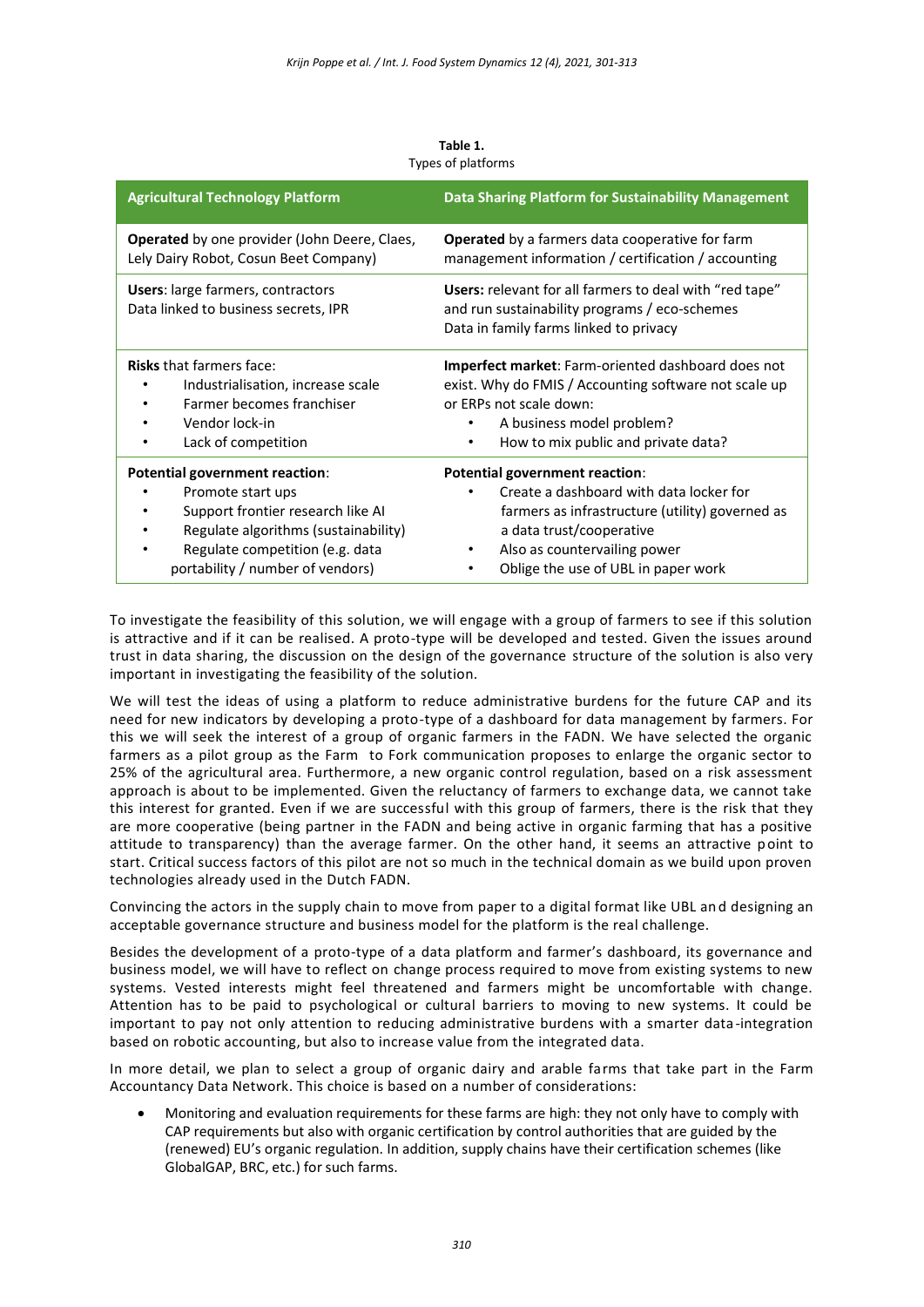- Transparency is an important issue in organic production, producers try to build trust of the consumer in their production system.
- There are less supply chain and management information systems available. We assume that a specific dashboard can be relatively interesting and that there are less vested interests from supply chain partners with a big data strategy.
- There is an interest from the Dutch organic certification and inspection authority SKAL, that needs more data from organic growers to move to risk-based auditing and digital inspections to keep costs under control (and to deal with Covid-19 issues).
- The FADN is an important tool in monitoring and evaluation of the CAP.
- Farmers in the FADN already supply a lot of data and algorithms are available to calculate their financial and environmental accounts. These data and algorithms can be used in the proto-type, which saves costs in the project. We can then concentrate on some specific organic data (like mass balances for the organic inspections) and the linking with sensors and satellite data to show how such data becomes more reliable by linking them to accounting data – and how government bodies like SKAL can inspect those data.
- The proposed solution links with current ideas within DG Agri and DG Sante (Farm to Fork communication) to develop the FADN into a Farm Sustainability Data Network and link it much more with the Farm Advisory System. This would create a voluntary platform in which farmers can have their primary data converted to indicators that they share with advisers and with research institutes for policy analysis and wider research purposes [EU FADN, 2020].

Assuming that the challenges will be overcome, digitalisation and robotic accounting will provide excellent opportunities to provide data on indicators for monitoring and evaluation of policies that are not directly observable from the outside of the farm and are auditable as they are linked to the financial accounting of the farm.

## **Acknowledgment**

The authors thank the following persons for their time and input: Bernard Douma (Wageningen Economic Research – FADN unit), Jos Verstegen (Wageningen Economic Research), Gerard Bottemanne (GBNED, consultant on innovation in bookkeeping and accountancy software). Conny Graumans (director standard organisations AgroConnect and AgGateway Europe), Corné Kempenaar (WUR, presentation for a meeting of the AgroExpertRaad Flevoland), Pieter Brooijmans (Cosun Beet Company, ibid), Bernard Koeckhoven (Independent adviser, audit committee JoinData), Thijs Cuijpers (Director Strategy LTO Nederland), Gerard ten Brinke (Skal Biocontrole), Jan Hindrik Swarts (Skal Biocontrole), Anneloes Degenaar (Skal Biocontrole), IJsbrand Kerssies (SOOPS) and Albert Vreeman (SOOPS). We also thank the participants of the 15th International European Forum on System Dynamics and Innovation in Food Networks (Igls-Forum 2021) for a fruitful discussion of a working paper version.

MEF4CAP: This project has received funding from the European Union's Horizon 2020 research and innovation programme under grant agreement No. 101000662. The content of this publ ication exclusively reflects the author's view and the Research Executive Agency and the Commission are not responsible for any use that may be made of the information it contains.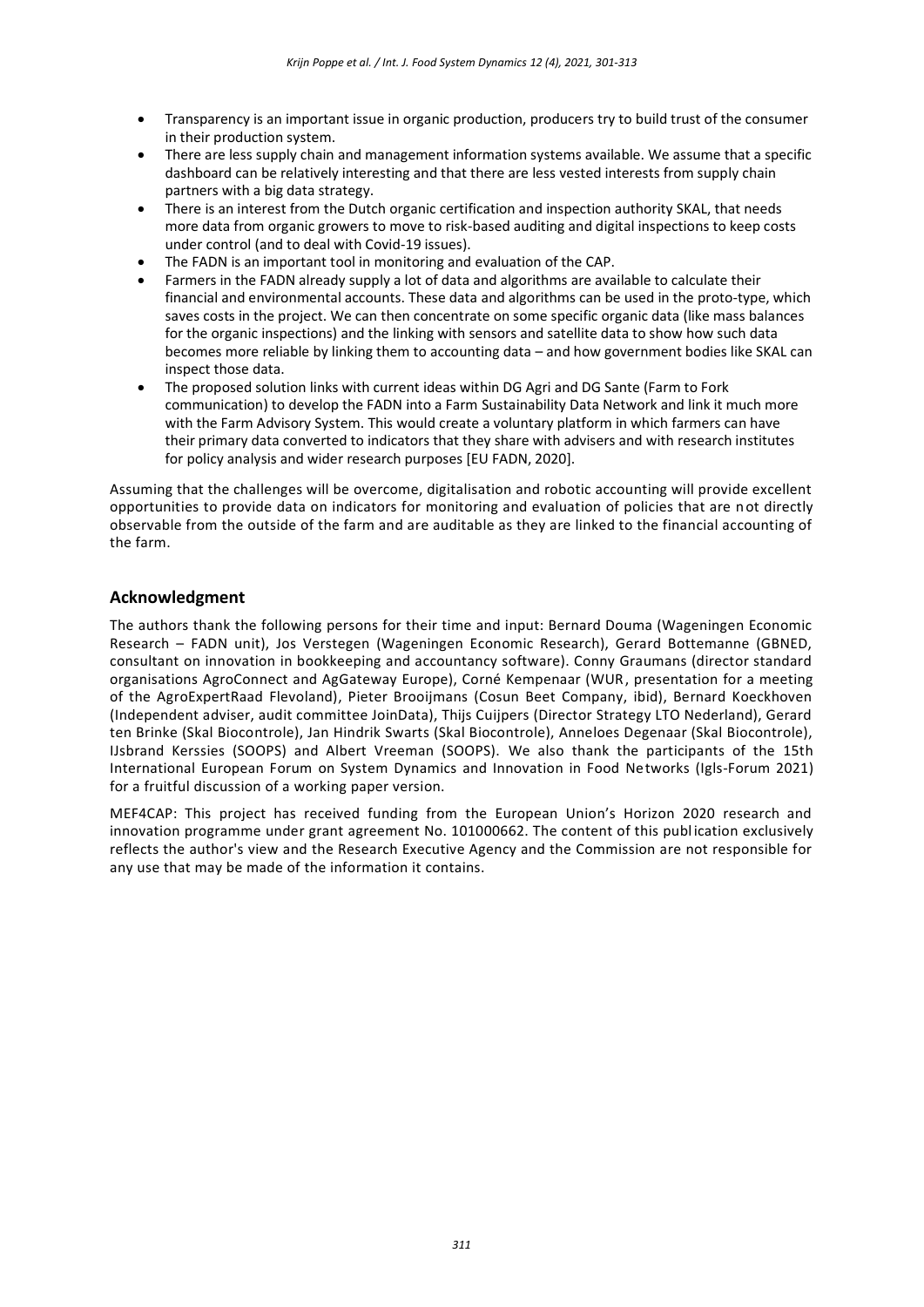#### **References**

- Boehlje, M. (1999). Structural changes in the agricultural industries: how do we measure, analyse and understand them? *American Journal of Agricultural Economics*, **81**(5): 1028-1042.
- Breembroek, J.A., Koole, B., Poppe, K.J., and Wossink, G.A.A. (1996). Environmental Farm Accounting: the case of the Dutch nutrients accounting system. *Agricultural Systems,* **51**(1996): 29-40.
- Deltaplan Biodiversiteitsherstel (2018). Deltaplan Biodiversiteitsherstel. Stichting Deltaplan Biodiversiteitsherstel.
- Ehlers, M.H., Huber, R., and Finger, R. (2021). Agricultural policy in the era of digitalisation, *Food Policy*, **100**. https://doi.org/10.1016/j.foodpol.2020.102019.
- EIP-AGRI Focus Group Benchmarking of farm productivity and sustainability performance (2017): Final report, Brussels. [https://ec.europa.eu/eip/agriculture/en/publications/eip-agri-focus-group-benchmarking-final-report.](https://ec.europa.eu/eip/agriculture/en/publications/eip-agri-focus-group-benchmarking-final-report)
- EPRS (2016). European Parliamentary Research Service STOA Science and Technology Options Assessment Panel: Precision agriculture and the future of farming in Europe. Part 1 – Technical Horizon Scan, Brussels. 2016.
- EU (2019a). The European Green Deal. Brussels; European Commission: Brussels, Belgium.
- EU (2019b). From Farm to Fork, Brussels; European Commission: Brussels, Belgium.
- EU FADN (2020). The Future of FADN Powerpoint presentation in FADN Committee meeting RICC 1843, Brussels.
- Feindt, P.H. (2020). Challenges and opportunities of digitalisation in the agricultural value chain A governance perspective. Keynote at the EurAgri conference Digital Transformation of the Agricultural Value Chain – Opportunities, Challenges and the Role of Science. Humboldt-Universität zu Berlin, December.
- Goedde, L., Katz, J., Menard, A., and Revellat, J. (2020). Agriculture's connected future: How technology can yield new growth, McKinsey & Co., October 2020.
- Kempenaar, C. , Mollema, R., Been, T., van Boheemen, K., Biewenga, G., van der Burg, S., van Wassenaer, L., van der Meij, K., Graumans, C., ter Horst, A., Janssen, S.,Lokhorst, K., Sijbrandij, F., Steinbusch, M., van der Vlugt, P., and van der Wal, T. (2020). Haalbaarheidsstudie PL4.0 data-ruimte: knelpuntenanalyse datagebruik op boerenbedrijf en aanbevelingen om de impasse te doorbreken. Wageningen UR.
- May, H. et al. (2019). Goed boeren kunnen boeren niet alleen Rapport van de Taskforce Verdienvermogen Kringlooplandbouw, Ministerie van LNV, Den Haag.
- Mansell, R., Steinmueller, W.E. (2020). Platform Economics, Elgar, Cheltenham.
- Ostrom, E. (1990). "Governing the commons: the evolution of institutions for collective action". Cambridge University Press.
- Poppe, K.J. (1992). Accounting and the environment in: G. Schiefer (ed.): Integrated systems in agricultural informatics, Bonn, 1992.
- Poppe, K.J. (1997). "500 and 2 years PACIOLI: Back to basics ?" in: G. Beers, K.J. Poppe and H.C. Pruis: PACIOLI-4 - Project proposals for innovation, LEI-DLO, Mededeling 538, September 1997: 58-65.
- Poppe, K.J., Wolfert, S., Verdouw, C., and Verwaart, T. (2013). Information and Communication Technology as a Driver for Change in Agri-food Chains. *EuroChoices*, **2013** (1): 60–65.
- Poppe, K., Wolfert, S., Verdouw, C., and Renwick, A. (2015). A European perspective on the economics of big data. *Farm Policy Journal*, **12**(1, autumn quarter): 11-19.
- Poppe, K.J., Bogaardt, M.J., and van der Wal, T. (2016). The economics and governance of digitalisation and precision agriculture. EPRS, 2016.
- Poppe, K.J., Verstegen, J., and Wolfert, S. (2018). Collective Action in Farm Data Management. Paper presented at the ICA 2018 Research Conference 'Cooperatives in a rapidly changing world: innovation in enterprise and community', Wageningen, the Netherlands. July 4-6, 2018.
- Poppe, K., Vrolijk, H. (2018). Microdata: a critical source for policy evaluation. *EuroChoices*, **17**(1): 28-35. [https://onlinelibrary.wiley.com/doi/10.1111/1746-692X.12169.](https://onlinelibrary.wiley.com/doi/10.1111/1746-692X.12169)
- Poppe, K.J. (2019). Beef, climate change and the need for sustainability accounting. Posted on LinkedI[n](https://www.linkedin.com/pulse/beef-climate-change-need-sustainability-accounting-krijn-poppe/) [https://www.linkedin.com/pulse/beef-climate-change-need-sustainability-accounting-krijn-poppe/.](https://www.linkedin.com/pulse/beef-climate-change-need-sustainability-accounting-krijn-poppe/)